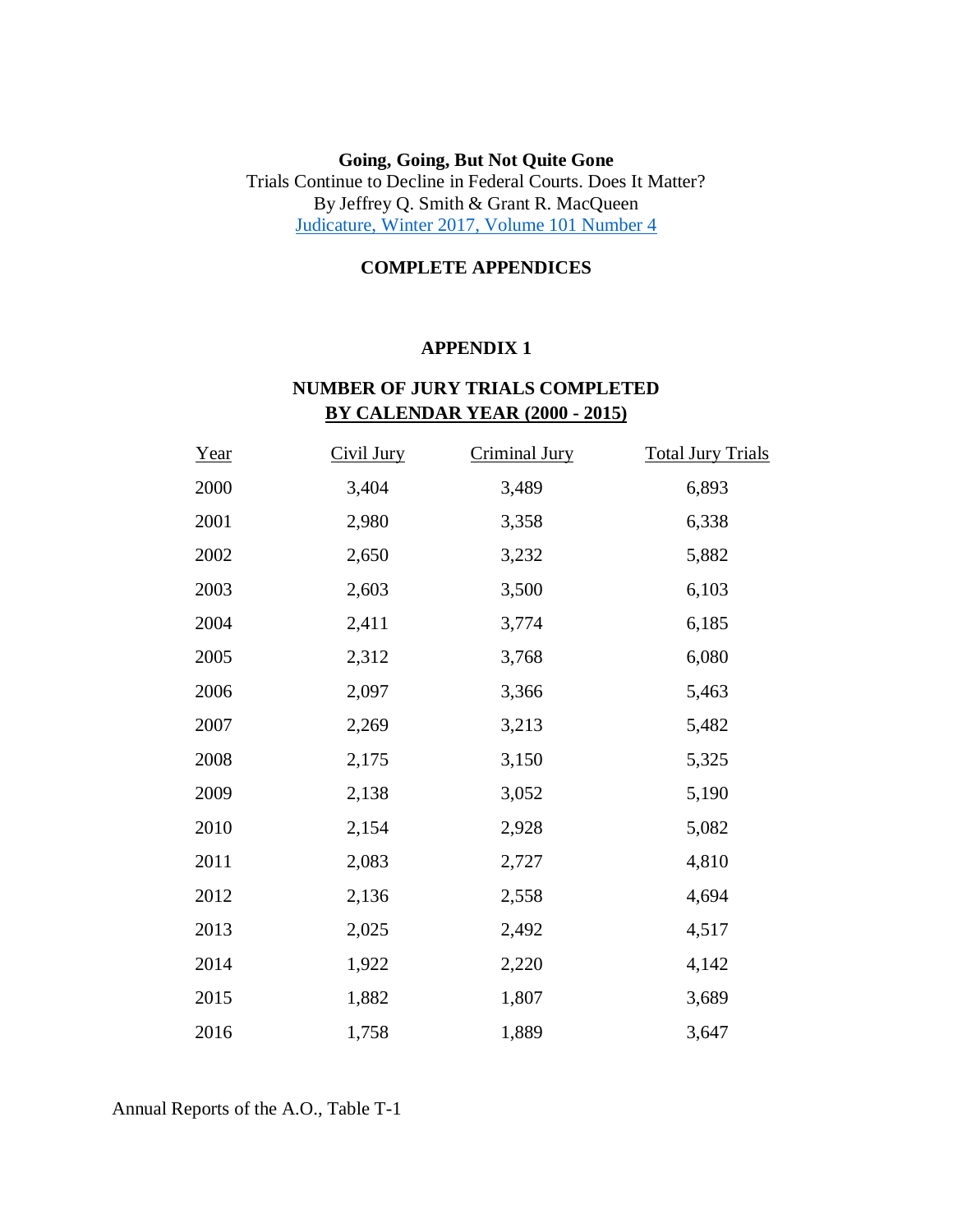| Year | <b>Total Juries Selected</b> |
|------|------------------------------|
| 1996 | 10,338                       |
| 1997 | 9,771                        |
| 1998 | 9,390                        |
| 1999 | 8,750                        |
| 2000 | 8,161                        |
| 2001 | 7,340                        |
| 2002 | 6,967                        |
| 2003 | 6,906                        |
| 2004 | 6,925                        |
| 2005 | 6,839                        |
| 2006 | 6,193                        |
| 2007 | 6,039                        |
| 2008 | 6,050                        |
| 2009 | 5,378                        |
| 2010 | 5,332                        |
| 2011 | 5,565                        |
| 2012 | 4,899                        |
| 2013 | 4,656                        |
| 2014 | 4,278                        |
| 2015 | 4,149                        |
| 2016 | 3,887                        |

# **NUMBER OF JURIES SELECTED IN U. S. DISTRICT COURTS BY YEAR (1996 - 2015)**

Annual Reports of the A.O., Table S-16 & J-10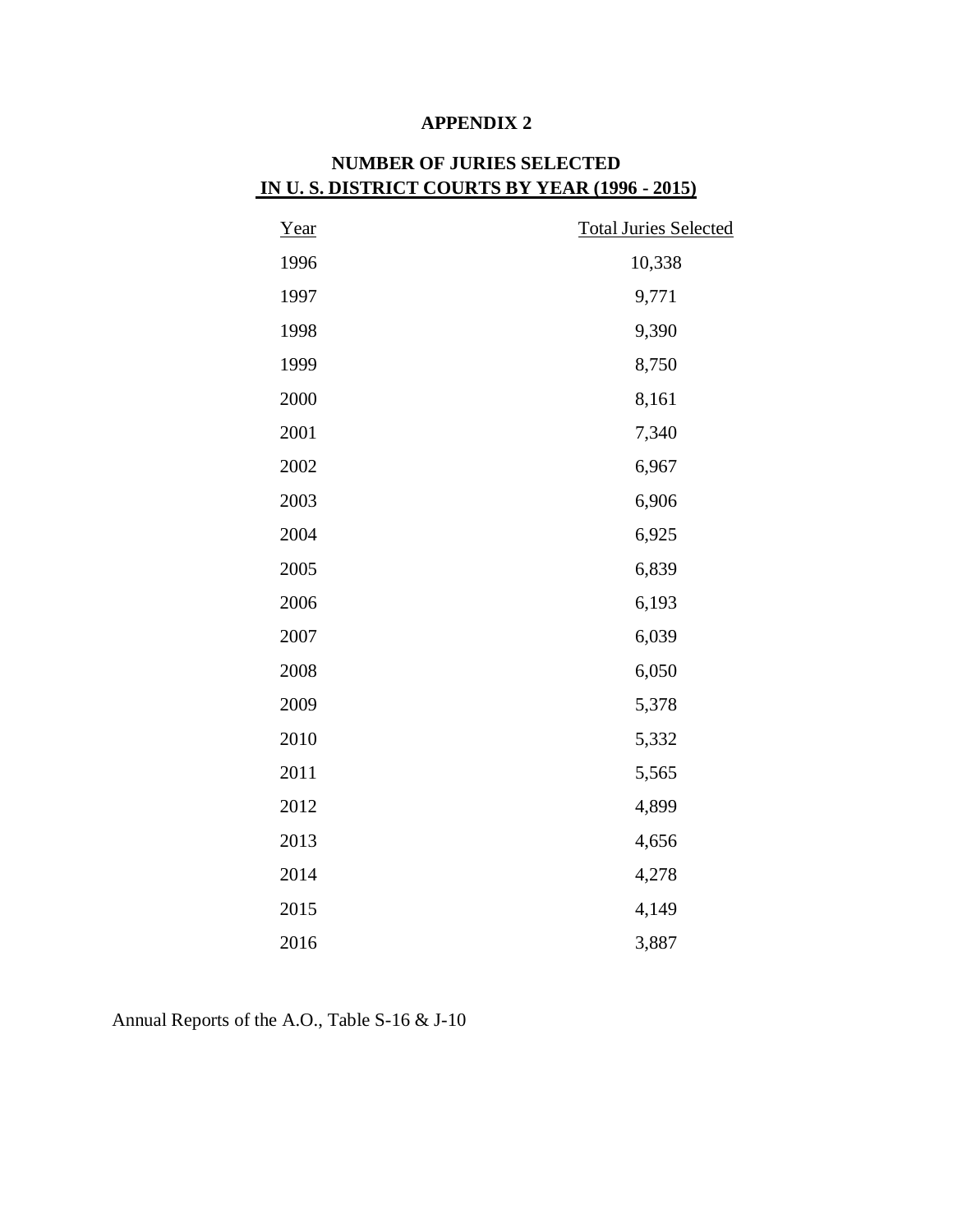# **COMPLETED TRIALS IN THE EDNY AND SDNY IN SELECTED YEARS**

| Year | <b>EDNY</b> | <b>SDNY</b> |
|------|-------------|-------------|
| 1997 | 551         | 742         |
| 2000 | 502         | 528         |
| 2005 | 240         | 433         |
| 2010 | 326         | 268         |
| 2011 | 353         | 267         |
| 2012 | 290         | 449         |
| 2013 | 275         | 385         |
| 2014 | 252         | 432         |
| 2015 | 251         | 382         |
| 2016 | 239         | 424         |

Annual Reports of the A.O., Table T-1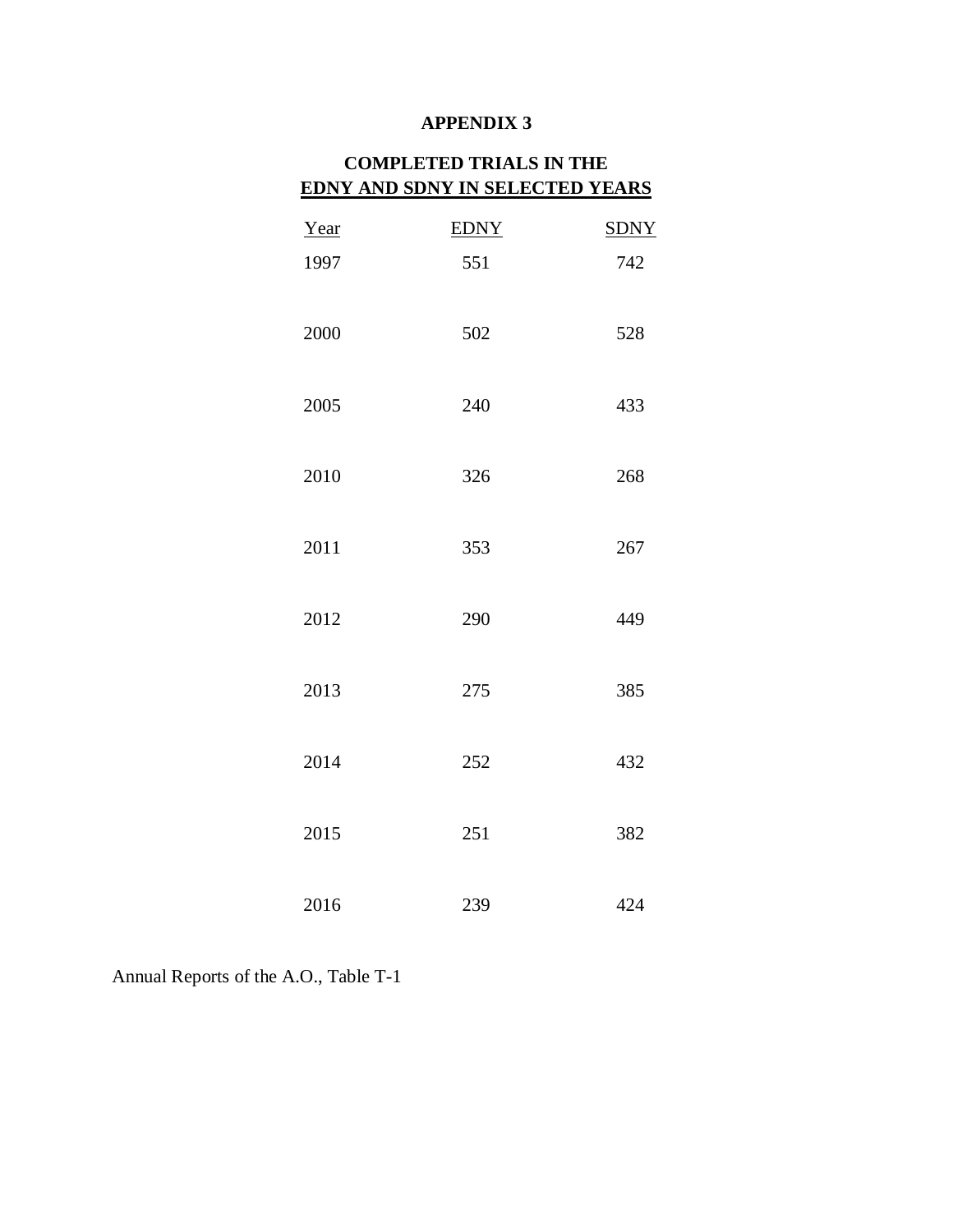| Year | Civil Jury  |             |             | Criminal Jury |
|------|-------------|-------------|-------------|---------------|
|      | <b>EDNY</b> | <b>SDNY</b> | <b>EDNY</b> | <b>SDNY</b>   |
| 1998 | 113         | 192         | 75          | 102           |
| 1999 | 130         | 181         | 94          | 111           |
| 2000 | 151         | 165         | 73          | 82            |
| 2001 | 88          | 143         | 58          | 92            |
| 2002 | 96          | 113         | $72\,$      | 98            |
| 2003 | 83          | 98          | 83          | 139           |
| 2004 | 82          | 98          | 66          | 119           |
| 2005 | 51          | 97          | 65          | 104           |
| 2006 | 44          | 76          | 57          | 95            |
| 2007 | 61          | 90          | 64          | 90            |
| 2008 | 67          | 84          | 59          | 82            |
| 2009 | 66          | 99          | 89          | 69            |
| 2010 | 101         | 74          | 68          | 64            |
| 2011 | 89          | 65          | 82          | 67            |
| 2012 | 93          | 74          | 56          | 68            |
| 2013 | 94          | 81          | 49          | 51            |
| 2014 | 81          | 77          | 56          | 84            |
| 2015 | 57          | 76          | 41          | 55            |

# **NUMBER OF MERITS JURY TRIALS IN THE EDNY AND SDNY IN SELECTED YEARS**

Annual Reports of the A.O., Table T-1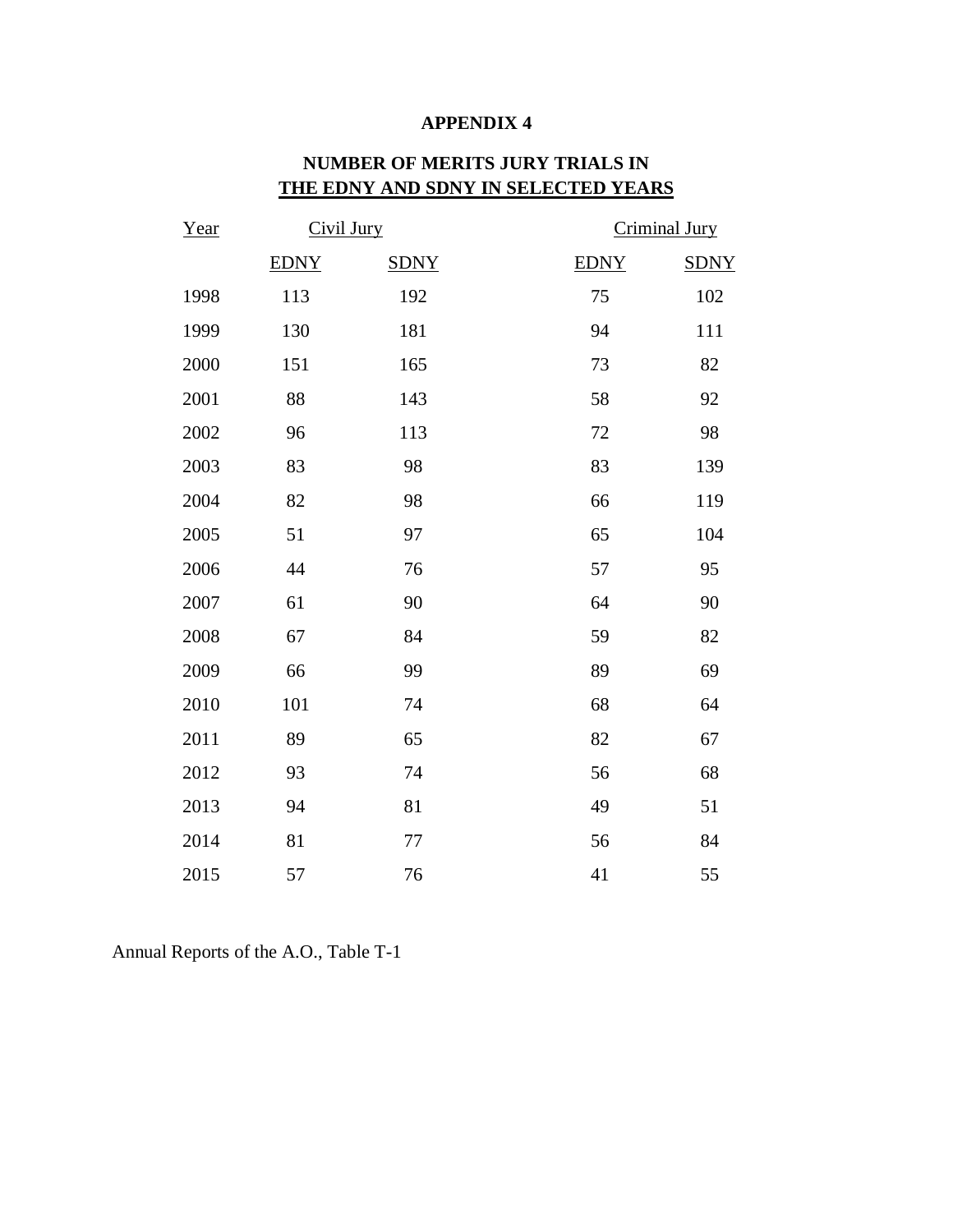# **NUMBER OF JURIES PER ACTIVE DISTRICT COURT JUDGE IN THE EDNY AND SDNY PER YEAR (2010 - 2015)**

| Year     |         | EDNY Juries Per Active Judge SDNY Juries |         | Per Active Judge |
|----------|---------|------------------------------------------|---------|------------------|
| $2010\,$ | 150     | $10\,$                                   | 182     | $6.5\,$          |
| $2011\,$ | 150     | 10                                       | $177\,$ | 6.3              |
| 2012     | 157     | $10.5\,$                                 | 160     | 5.7              |
| 2013     | 147     | $9.8\,$                                  | $141\,$ | $\sqrt{5}$       |
| 2014     | 133     | 8.9                                      | $177\,$ | 6.3              |
| 2015     | $127\,$ | 8.5                                      | 152     | 5.4              |
| 2016     | 123     | $\ \ 8.2$                                | $140\,$ | 5                |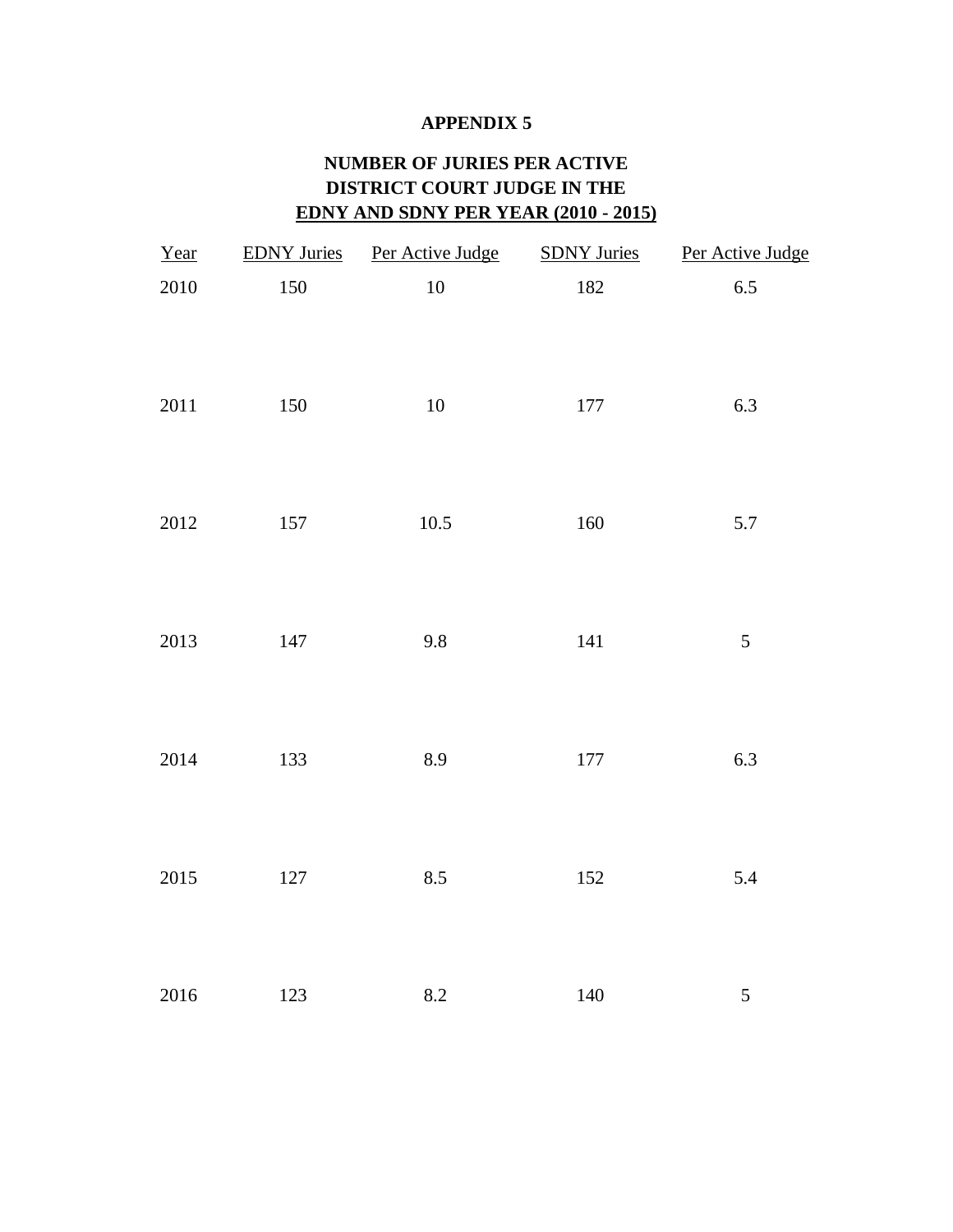Annual Reports of the A.O., Table J-2

### **APPENDIX 6**

# **CRIMINAL DISPOSITIONS AND JURY TRIALS IN THE GENERAL JURISDICTION COURTS OF SELECTED STATES (2012-2015)**

|              | <b>Total Crim. Dispositions</b> | <b>Number of Jury Trials</b> | Jury Trial % |
|--------------|---------------------------------|------------------------------|--------------|
| California   |                                 |                              |              |
| 2015         | 982,595                         | 7,679                        | 0.78%        |
| 2014         | 997,288                         | 8,267                        | 0.83%        |
| 2013         | 981,264                         | 8,176                        | 0.83%        |
| 2012         | 1,016,505                       | 7,789                        | 0.77%        |
| Florida      |                                 |                              |              |
| 2015         | 166,456                         | 3,054                        | 1.83%        |
| 2014         | 176,258                         | 3,163                        | 1.79%        |
| 2013         | 184,195                         | 3,436                        | 1.87%        |
| 2012         | 187,305                         | 3,406                        | 1.82%        |
| <b>Texas</b> |                                 |                              |              |
| 2015         | 268,439                         | 2,605                        | 0.97%        |
| 2014         | 264,431                         | 2,495                        | 0.94%        |
| 2013         | 267,202                         | 2,782                        | $1.04\%$     |
| 2012         | 269,278                         | 3,034                        | 1.13%        |
|              |                                 |                              |              |

Pennsylvania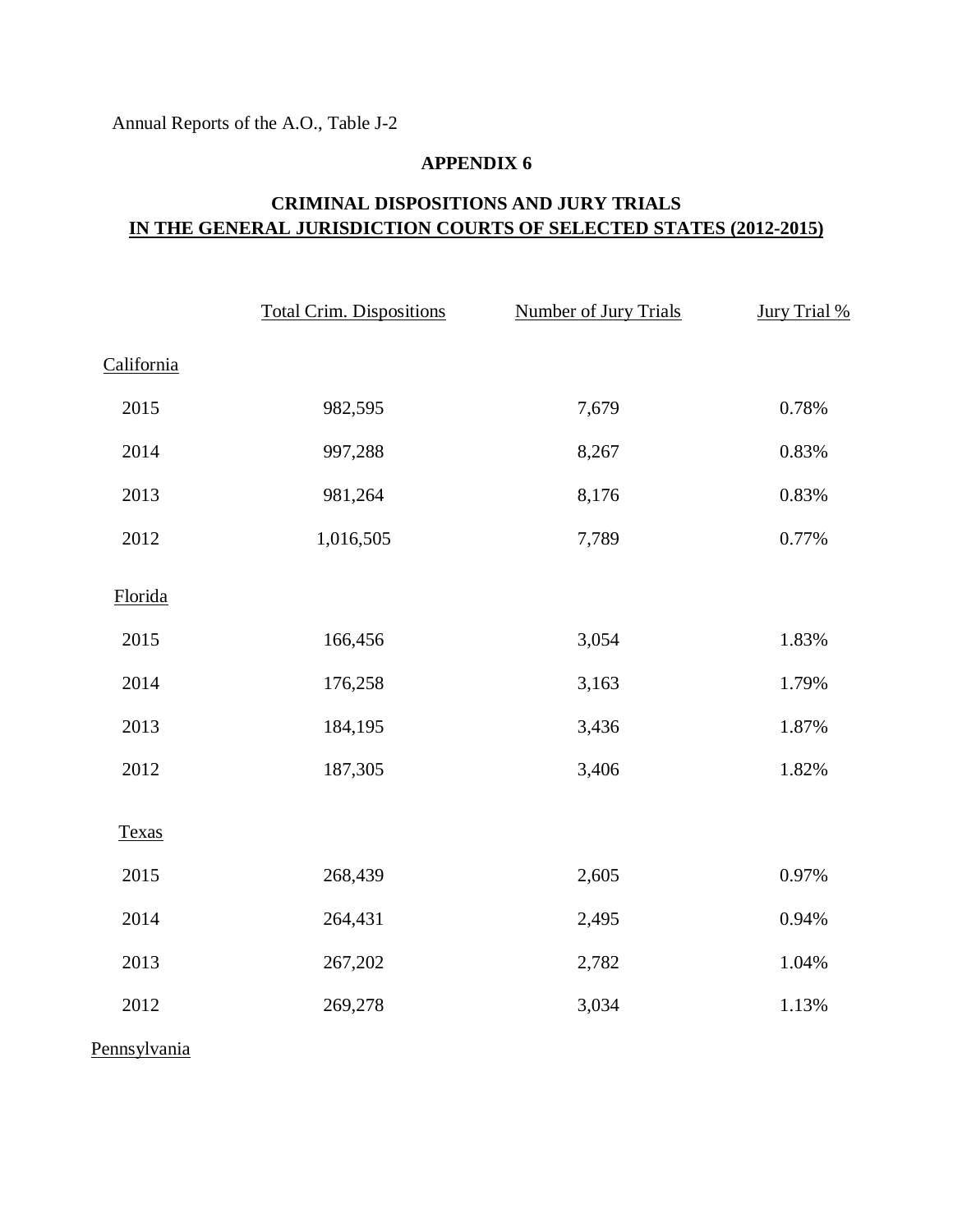| 2015 | 162,748 | 1,970 | 1.17% |
|------|---------|-------|-------|
| 2014 | 173,414 | 2,047 | 1.18% |
| 2013 | 173,327 | 2,173 | 1.25% |
| 2012 | 169,549 | 2,449 | 1.44% |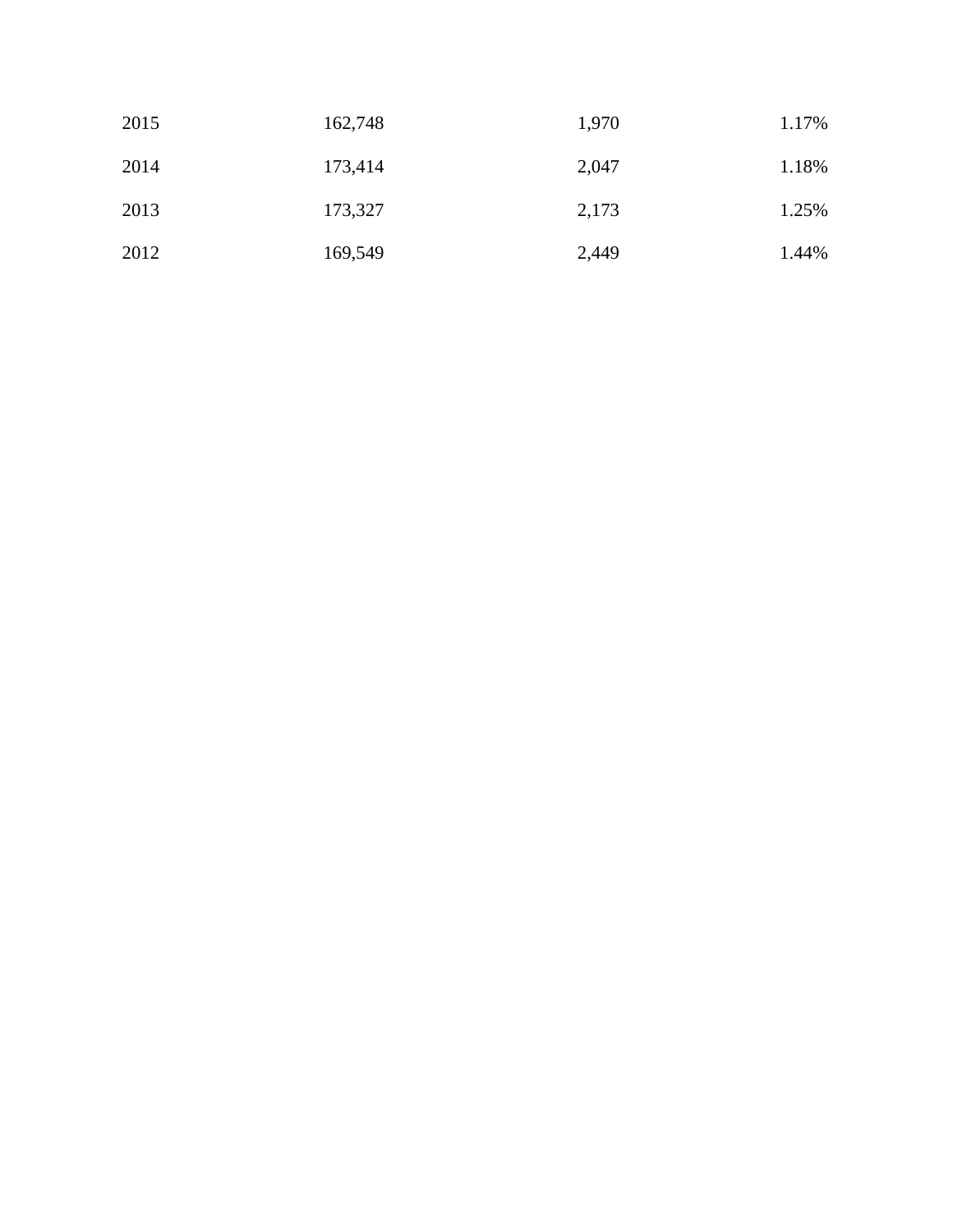# **NUMBER OF CRIMINAL DISPOSITIONS AND TRIALS IN NEW YORK STATE GENERAL JURISDICTION COURTS (2012 - 2015)**

### **ALL TRIALS**

| Year | Total Crim. Disp | No. of Jury | Jury Trial % | No. of Bench | <b>Bench Trial %</b> |
|------|------------------|-------------|--------------|--------------|----------------------|
|      |                  | Trials      |              | <b>Trial</b> |                      |
| 2015 | 47,274           | 1,381       | 2.92         | 395          | 0.84                 |
| 2014 | 50,205           | 1,508       | 3.0          | 369          | 0.73                 |
| 2013 | 56,741           | 1.687       | 2.97         | 422          | 0.74                 |
| 2012 | 86,786           | 1.686       | 1.97         | 648          | 0.75                 |

## **FELONY TRIALS ONLY**

| Year | Total Crim. Disp | No. of Jury<br>Trials | Jury Trial % | No. of Bench<br><b>Trial</b> | <b>Bench Trial %</b> |
|------|------------------|-----------------------|--------------|------------------------------|----------------------|
| 2015 | 43,498           | 1,371                 | 3.2          | 365                          | 0.8                  |
| 2014 | 46,331           | 1,495                 | 3.2          | 348                          | 0.8                  |
| 2013 | 50,140           | 1,674                 | 3.3          | 371                          | 0.7                  |
| 2012 | 49,417           | 1,645                 | 3.3          | 411                          | 0.8                  |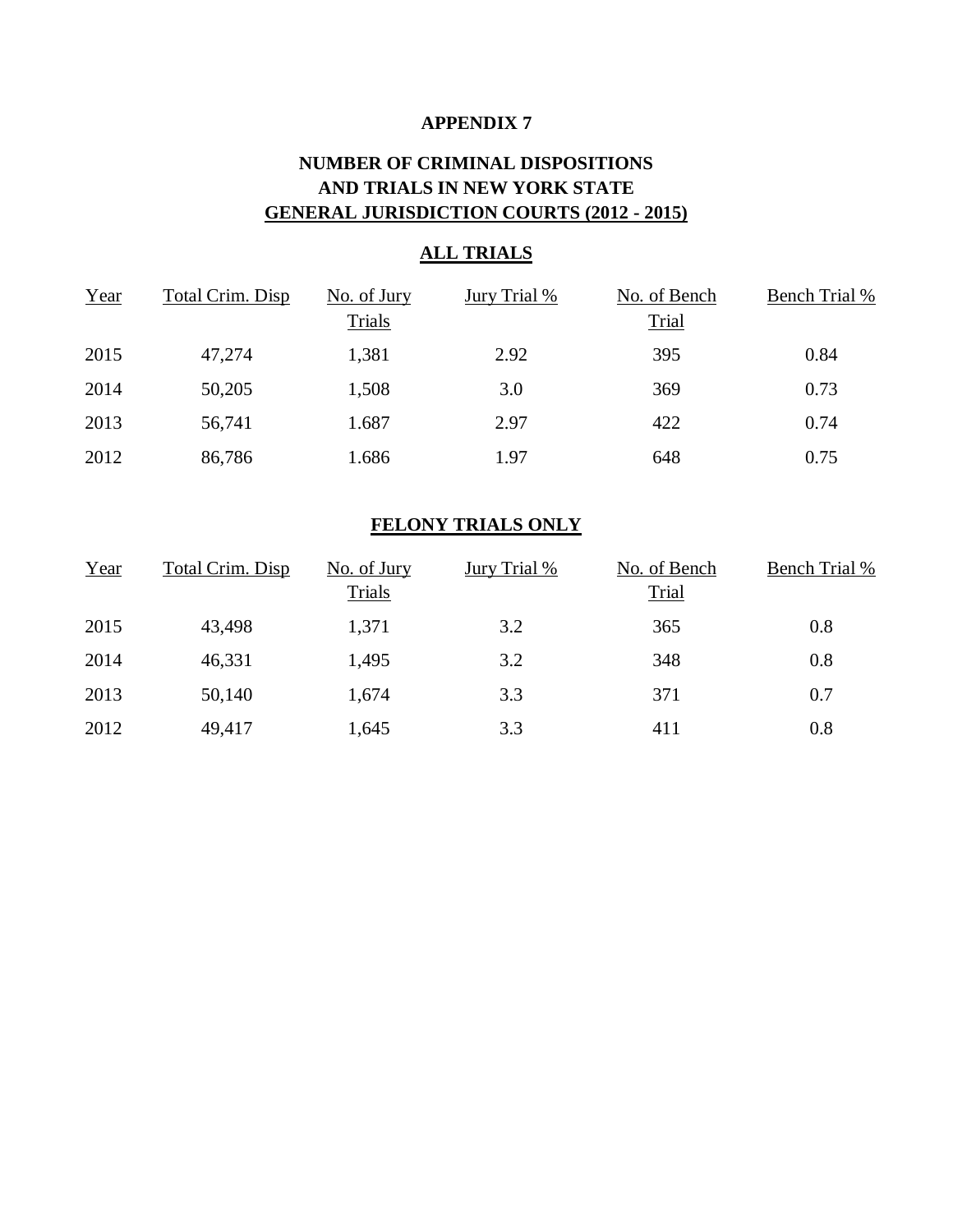## **CIVIL AND CRIMINAL DISPOSITIONS AND TRIALS IN CONNECTICUT AND NEW JERSEY STATE COURTS (2012 - 2015)**

### Connecticut Civil Dispositions

| Year | Total Civil Disp | No. of Jury<br>Trials | Jury Trial % | No. of Bench<br><b>Trial</b> | <b>Bench Trial %</b> |
|------|------------------|-----------------------|--------------|------------------------------|----------------------|
|      |                  |                       |              |                              |                      |
| 2015 | 122,836          | 376                   | 0.31         | 442                          | 0.36                 |
| 2014 | 128,753          | 316                   | 0.25         | 467                          | 0.36                 |
| 2013 | 135,446          | 295                   | 0.22         | 476                          | 0.35                 |
| 2012 | 133,302          | 286                   | 0.21         | 3,475                        | 2.61                 |

### New Jersey Civil Dispositions

| Year | <b>Total Civil Disp</b> | No. of Jury | Jury Trial % | No. of Bench | <b>Bench Trial %</b> |
|------|-------------------------|-------------|--------------|--------------|----------------------|
|      |                         | Trials      |              | <b>Trial</b> |                      |
| 2015 | 804,190                 | 954         | 0.12         | 7,609        | 0.95                 |
| 2014 | 867,315                 | 1,169       | 0.13         | 7,640        | 0.88                 |
| 2013 | 923,239                 | 1,396       | 0.15         | 8,196        | 0.89                 |
| 2012 | 849,826                 | 1,428       | 0.17         | 8,239        | 0.97                 |

### Connecticut Criminal Dispositions

| Year | Total Crim. Disp | No. of Jury | Jury Trial % | No. of Bench | <b>Bench Trial %</b> |
|------|------------------|-------------|--------------|--------------|----------------------|
|      |                  | Trials      |              | <b>Trial</b> |                      |
| 2015 | 117,159          | 251         | 0.21         | 35           | 0.03                 |
| 2014 | 147,927          | 250         | 0.17         | 47           | 0.03                 |
| 2013 | 126,135          | 264         | 0.20         | 49           | 0.04                 |
| 2012 | 134,575          | 242         | 0.18         | 41           | 0.03                 |

New Jersey Criminal Dispositions